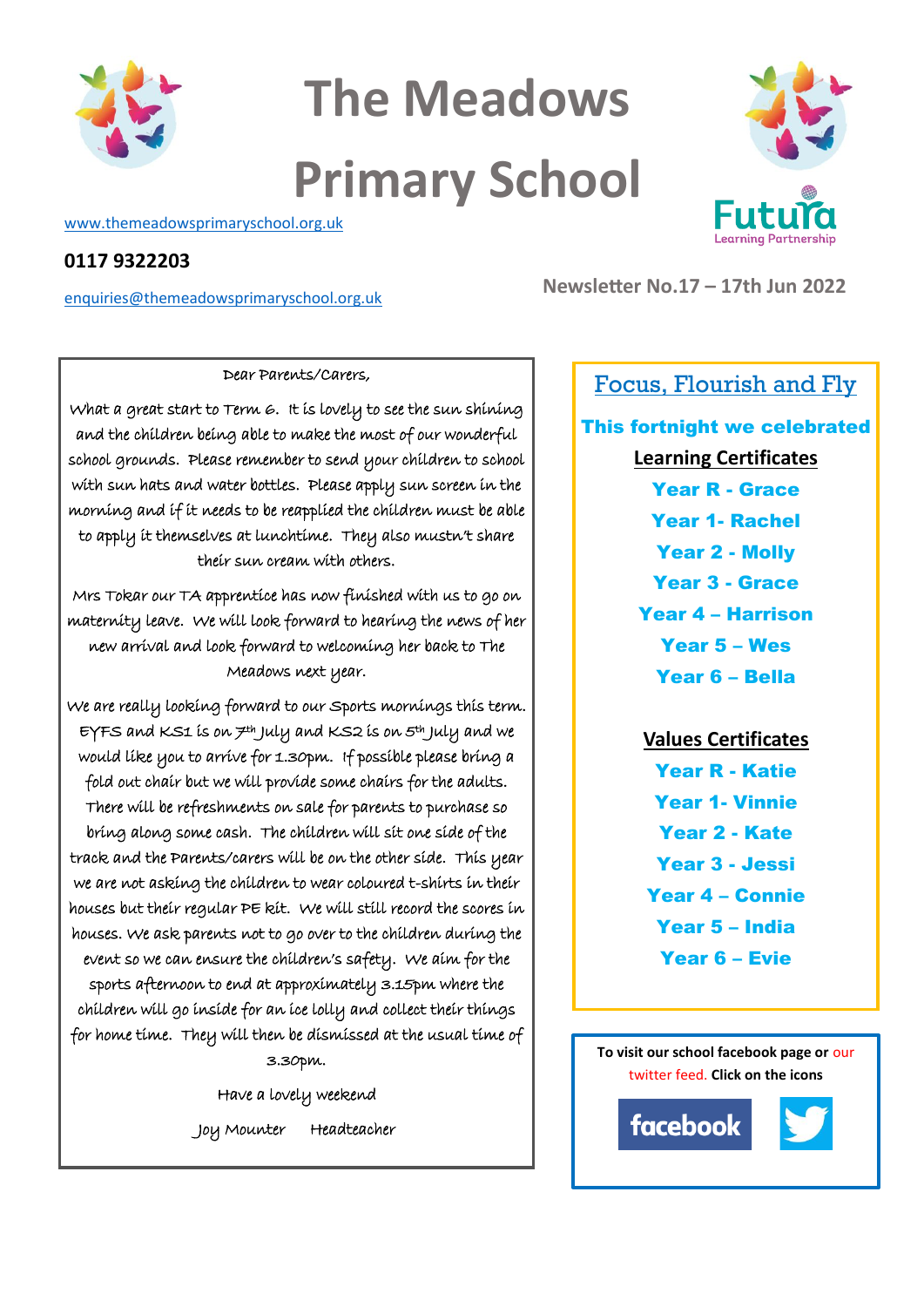#### **An Amazing Achievement for Archer.**

The Meadows now has a three times European Kenpo Karate Champion in the age 8-10 division.



Of the 7 categories Archer competed in, he won 3 gold medals, 3 silver medals and a fourth place. We are extremely proud of him and he has had an amazing experience. He was taught by Europe's top exponents in the discipline during the three days of seminars. He has learnt an enormous amount and had the most fantastic life changing experience. Well done Archer!



#### **Friendly Netball Match**

On Monday Year 5 and 6 children took part in a friendly Netball fixture against Saltford Primary School. Ms Stone said, 'it was wonderful to watch them playing and to see the progress they have made over the course of this year'. Thank you to Ms Stone for organising the matches and to parents for transporting them.

#### **Dates for your Diary Term 6**

Monday  $4<sup>th</sup>$  July 2022 – Health and wellbeing week including Sports afternoons

Tuesday  $5<sup>th</sup>$  July – KS2 Sports afternoon

Thursday 7th July – EYFS and KS1 Sports afternoon

Monday 11<sup>th</sup> July – Staff training day (Futura Conference)

Wednesday 13<sup>th</sup> July – Move up morning where children meet their new teacher

Tuesday 12th July - KS2 production 2pm (further details to follow)

Thursday 14th July - KS2 production 6:30pm (further details to follow)

Wednesday 20<sup>th</sup> July - Y6 leavers' service at St Mary's Church 2pm